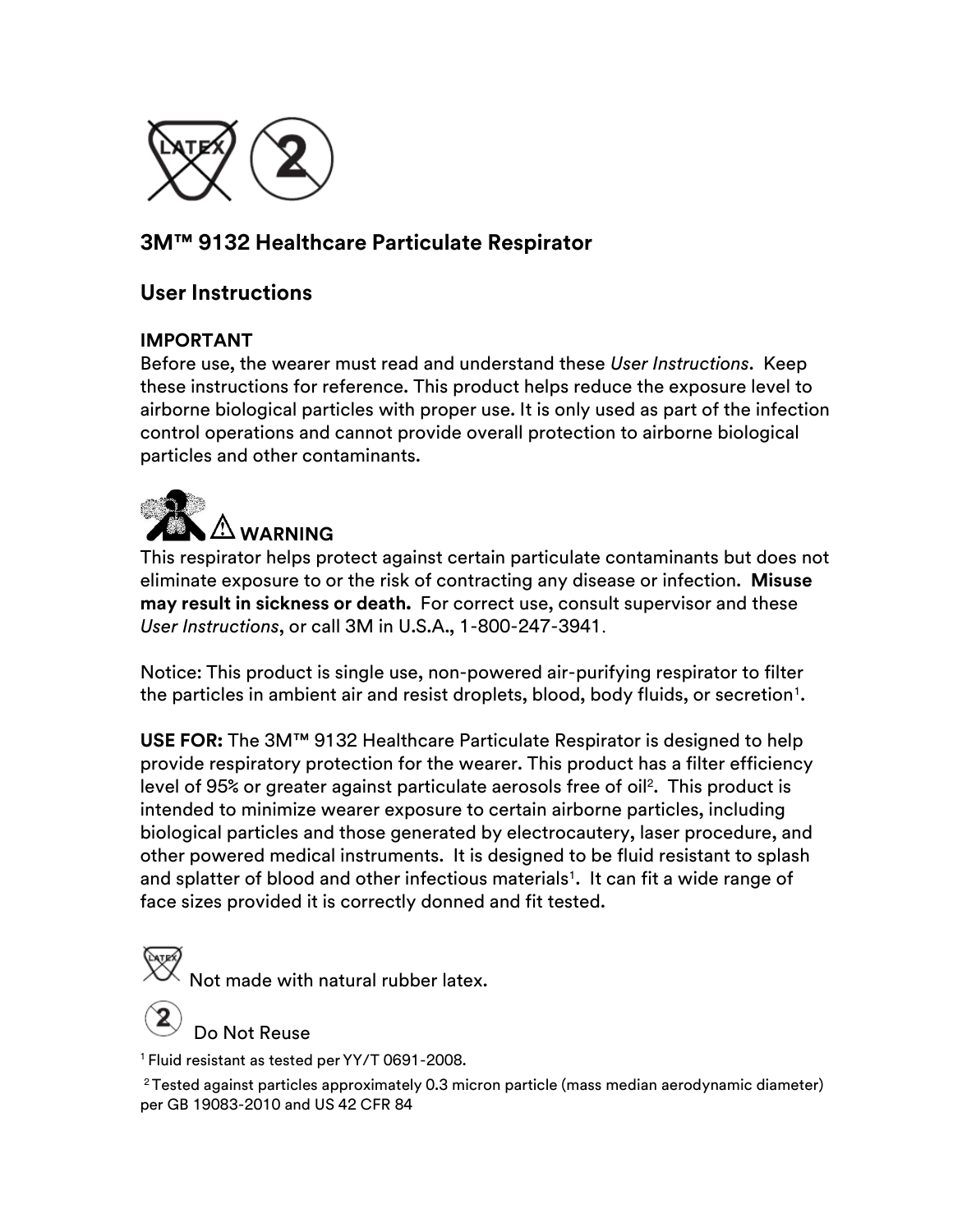**DO NOT USE FOR:** 3M recommends not for industrial use. Not for use with beards or other facial hair that prevents direct contact between the face and the sealing of the respirator. Does not protect against gases or vapors (i.e. anesthetic gases such as isoflurane or vapors from sterilants such as glutaraldehyde.) This respirator was not designed to be used by children.

#### **Biological Particles:**

This respirator can help reduce inhalation exposures to certain airborne particles including biological particles (e.g. viruses, bacteria, mold, *Bacillus anthracis, Mycobacterium tuberculosis*, etc.) but cannot eliminate the risk of contracting infection, illness or disease. Government agencies have not established safe exposure limits for airborne biological particles.

#### **Use Instructions**

- 1. Failure to follow all instructions and limitations on the use of this respirator and/or failure to wear this respirator during all times of exposure can reduce respirator effectiveness and **may result in sickness or death**.
- 2. In the U.S., before occupational use of this respirator, a written respiratory protection program must be implemented meeting all the requirements of OSHA 29 CFR 1910.134, such as medical evaluation, training and fit testing. Select and use respirator in accordance with all applicable regulations, standards and professional guidance. Follow all applicable local regulations.
- 3. The particles, which can be dangerous to your health, include those so small that you cannot see them.
- 4. Leave the contaminated area immediately and contact supervisor if dizziness, irritation, or other distress occurs.
- 5. Inspect respirator before each use to ensure that it is in good operating condition. Examine all the respirator parts for signs of damage including the two headbands, attachment points and noseclip. The respirator should be disposed of immediately upon observation of damaged or missing parts. Filtering facepieces are to be inspected prior to each use to assure there are no holes in the breathing zone other than the punctures around staples and no damage has occurred. Enlarged holes resulting from ripped or torn filter material around staple punctures are considered damage. Immediately replace respirator if damaged. Staple perforations do not affect NIOSH approval
- 6. Conduct a user seal check before each use as specified in the Fitting Instructions section. **If you cannot achieve a proper seal, do not use the respirator and consult your supervisor.**
- 7. Dispose of used product in accordance with applicable regulations.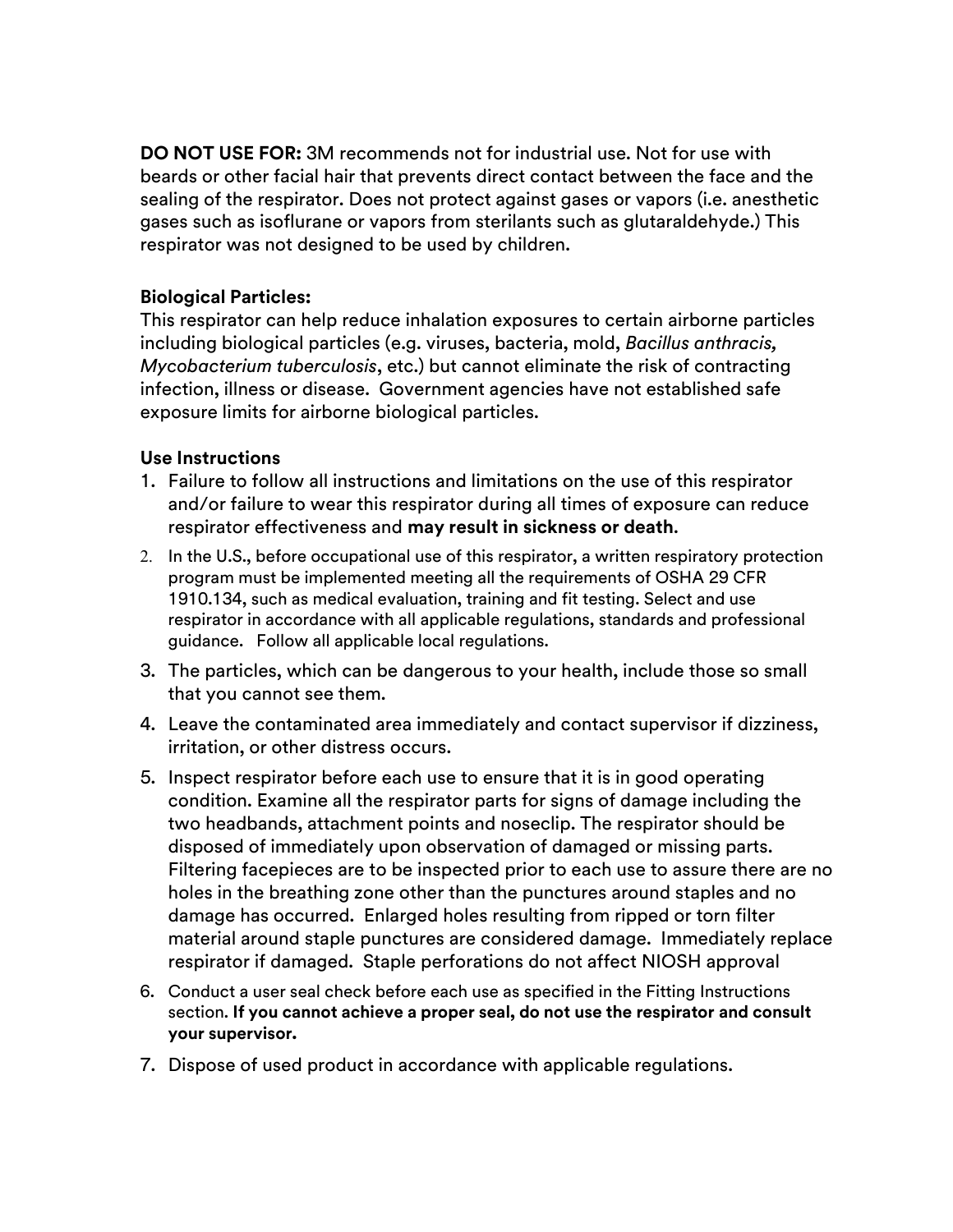# **Use Limitations**

- 1. This respirator does not supply oxygen. Do not use in atmospheres containing less than 19.5% oxygen.
- 2. Does not protect against gases or vapors (i.e. anesthetic gases such as isoflurane or vapors from sterilants such as glutaraldehyde).
- 3. Do not use when concentrations of contaminants are immediately dangerous to life and health, are unknown or when concentrations exceed 10 times the occupational exposure limit (OEL) or according to specific limits specified by applicable governmental regulations for this product.
- 4. Do not alter, abuse or misuse this respirator.
- 5. This respirator is a single use respirator.
- 6. Do not use with beards or other facial hair or other conditions that prevent a good seal between the face and the sealing edge of the respirator.
- 7. This respirator can help protect your lungs against certain airborne contaminants; however, it will not prevent entry through other routes such as the skin or eyes, which would require additional personal protective equipment (PPE).
- 8. This respirator is designed for occupational/professional use by adults who are properly trained in their use and limitations. This respirators is not designed to be used by children.
- 9. Individuals with a compromised respiratory system, such as asthma or emphysema, should consult a physician and must complete a medical evaluation prior to use.
- 10. When stored in accordance with temperature and humidity conditions specified below, the product may be used until the "use by" date specified on the packaging.

### S-Special or Critical Use Instructions

The United States Food and Drug Administration has not cleared this respirator to be used as a surgical mask.

### **Storage Conditions and Shelf Life:**

Before use, store respirators in the original packaging, away from contaminated areas, dust, sunlight, extreme temperatures, excessive moisture and damaging chemicals. When stored in original packaging between temperatures from -4°F (- 20°C) to +86°F (+30°C) and not exceeding 80% RH, the product may be used until the date specified on packaging located next to the "Use by Date" symbol.



= Use by Date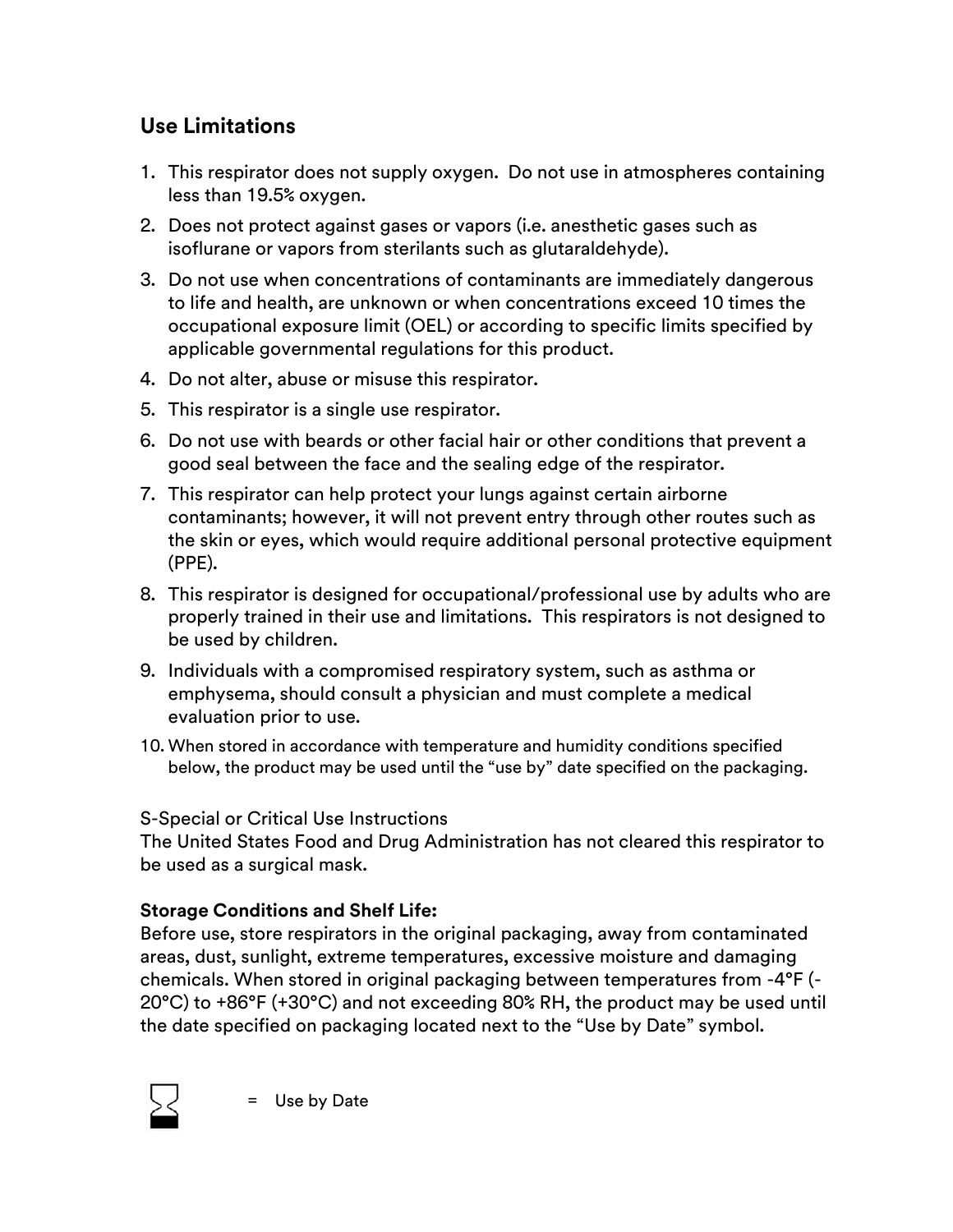



= Date of Manufacture

LOT

= Manufacturer's Lot Number relevant to the device bearing the symbol

## **Time Use Limitation**

This respirator is approved for single use and should be discarded if damaged, breathing becomes difficult, or contaminated with blood or body fluids. Follow the facilities infection control policy and local regulations.

## **FITTING INSTRUCTIONS**

**To be followed each time respirator is worn.**



- 1. With nosepiece facing away from you, hold the bottom strap in each hand with the nosepiece up (Fig. 1).
- 2. Position the respirator under your chin, pull the bottom strap over your head and position it around the neck, below the ears (Fig. 2).
- 3. Pull the top strap over your head resting it high at the top of your head (Fig. 3).
- 4. Place the fingertips of both hands at the top of the metal nosepiece. Mold the nosepiece to the shape of your nose by pushing inwards while moving your fingertips down both sides of the nosepiece (Fig. 4).  $\triangle$  Pinching the respirator nosepiece using only one hand may result in less effective respirator performance. Use two hands.
- 5. Perform a User Seal Check. To check the respirator-to-face seal:
	- a) Cover the front of the respirator with both hands, being careful not to disturb the position of the respirator (Fig. 5).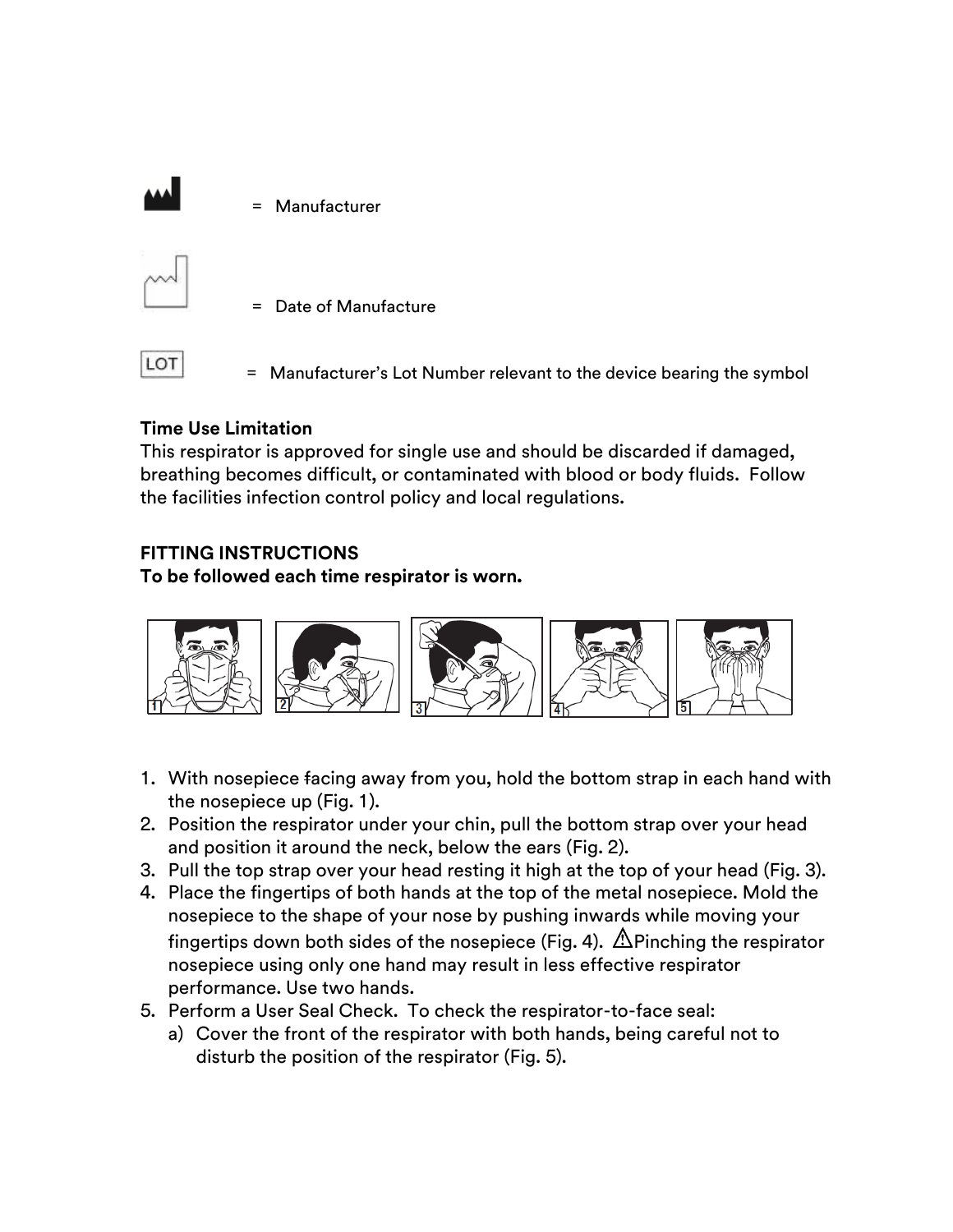- b) Exhale sharply. If air flows around the nose, readjust the nosepiece as described in step 4. If air leaks at the respirator edges, work the straps back along the side of your head**. If you CANNOT achieve proper seal, DO NOT enter the contaminated area. See your supervisor.**
- c) If no leakage is detected, then work may proceed.

#### **Removal Instructions**



1. Without touching the respirator, *slowly* lift the bottom strap from around your neck and up over your head. Then lift off the top strap. Store or discard according to your facility's infection control policy. Dispose of used product in accordance with applicable regulations.

#### **NIOSH Approved: N95**

**At least 95% filtration efficiency against solid and liquid aerosols that do not contain oil.**



3M ST. PAUL, MN, USA 1-800-228-3957 9010, 9132, 9010CN, 9010MX Respirators



#### THESE RESPIRATORS ARE APPROVED ONLY IN THE FOLLOWING CONFIGURATIONS:

| TC-      | <b>Protection</b> | <b>Respirator</b> |      |        |        | <b>Cautions and Limitations<sup>2</sup></b> |
|----------|-------------------|-------------------|------|--------|--------|---------------------------------------------|
|          |                   | 9010              | 9132 | 9010CN | 9010MX |                                             |
| 84A-4243 | <b>N95</b>        |                   |      |        |        | <b>ABCJMNOPS</b>                            |
| 84A-7770 | N95               |                   |      |        |        | ABC.IMNOP                                   |
| 84A-7879 | N95               |                   |      |        |        | <b>ABCJMNOP</b>                             |

#### 1. PROTECTION

N95-Particulate Filter (95% filter efficiency level) effective against particulate aerosols free of oil; time use restrictions may apply

#### 2. CAUTIONS AND LIMITATIONS

- A Not for use in atmospheres containing less than 19.5 percent oxygen.
- B Not for use in atmospheres immediately dangerous to life or health.
- C Do not exceed maximum use concentrations established by regulatory standards.
- J Failure to properly use and maintain this product could result in injury or death.
- M All approved respirators shall be selected, fitted, used, and maintained in accordance with MSHA, OSHA, and other applicable regulations.
- N Never substitute, modify, add, or omit parts. Use only exact replacement parts in the configuration as specified by the manufacturer
- O Refer to users instructions, and/or maintenance manuals for information on use and maintenance of these respirators.
- P NIOSH does not evaluate respirators for use as surgical masks.
- S Special or critical User's Instructions and/or specific use limitations apply. Refer to User's Instructions before donning.

Rev D: 05-30-19 (not part of label) mmm889 9132DLd.xls